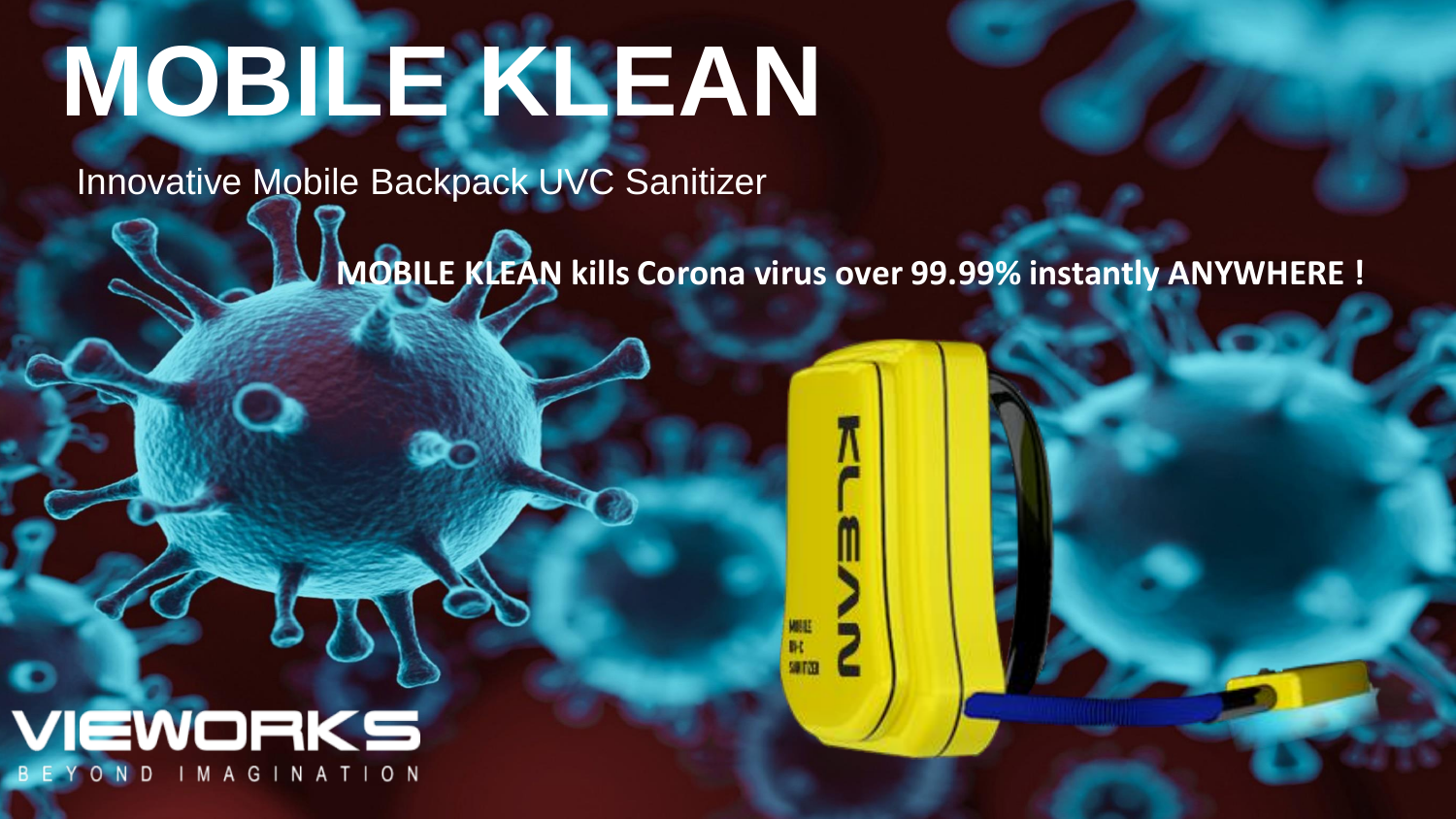## MOBILE KLEAN MOBILE KLEAN kills Corona virus instantly ANYWHERE !



**MOBILE** UV-C **SANITIZER** 

### MOBILE KLEAN makes clean ANYWHERE !

Just SCAN KLEAN Lights on the object to kill corona virus over 99.9% perfectly !

Corona virus is survived upto 28 days on flat hard surface of various objects !

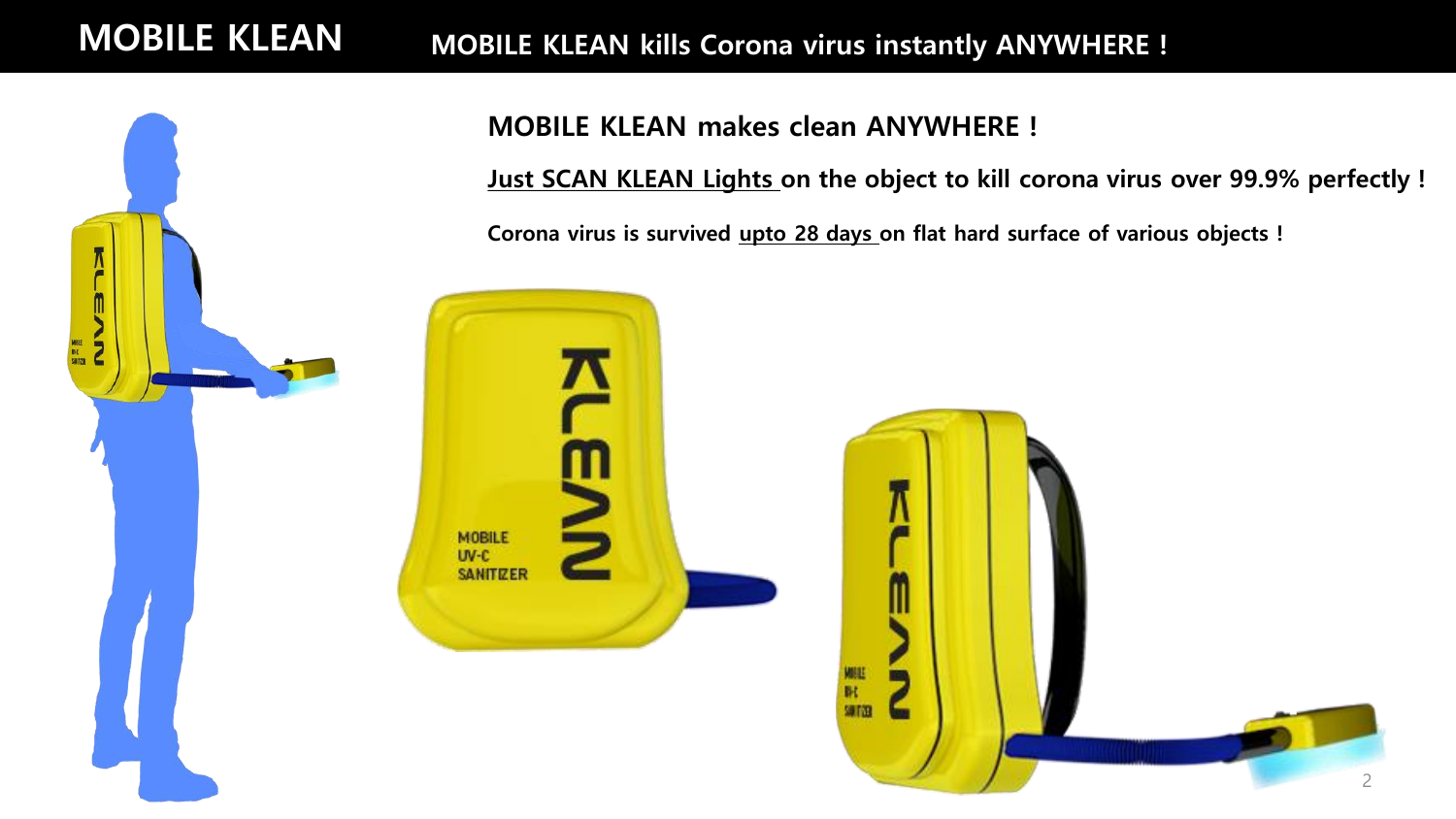#### What is MOBILE KLEAN ?

MOBILE KLEAN is Wireless Backpack UV-C sanitizer which works by powerful germicidal UVC lamps with rechargeable lithium ion battery and electronic circuit inside backpack that makes excellent mobility indoor outdoor anywhere Powerful UVC Ray 253.7nm of MOBILE KLEAN kills Corona virus and all other harmful germs instantly 99.99%.

#### How to use MOBILE KLEAN ?

Very simple User Friendly. Just Scan KLEAN lights on object to sanitize.

#### What are advantages ?

Fast ROI by saving alcohol or other chemical cost. Just Scan KLEAN lights on object to sanitize. Quick perfect sanitizing effectiveness over 99.99%. Wireless excellent mobility. Long running time 7 hours of rechargeable battery. Anywhere Indoor Outdoor. Powerful Santizing UVC lamps 32W. Eco environmental friendly without chemical use.

UVC Ray powerful sterilization technology. Corona virus is survived upto 28 days on flat hard surface of various objects like tables in restaurant, stainless container in hospital, etc. Our powerful MOBILE KLEAN kills Corona virus and all other harmful germs instantly over 99.99%.

Perfect effectiveness by test reports (Leading lab LEI, MICHROCHEM in USA) to kill Corona virus and all other harmful germs 99.99%.

MOBILE KLEAN can approach objects very closely and sanitizes any shape of object thoroughly even every corner as user holds UVC ray wand and can control it freely.

Safe without harmful chemical liquid, especially for kids, patients. Common use for DC cordless rechargeable battery and AC long power cord 8m.

#### Where are big demands ?

3 Hospital Hotel Education (Kindergarten, School, University) Transportation (bus, subway, taxi) Gym Theater Grocery Supermarket chain stores Airport Big Warehouse Big building, Cruise boat & more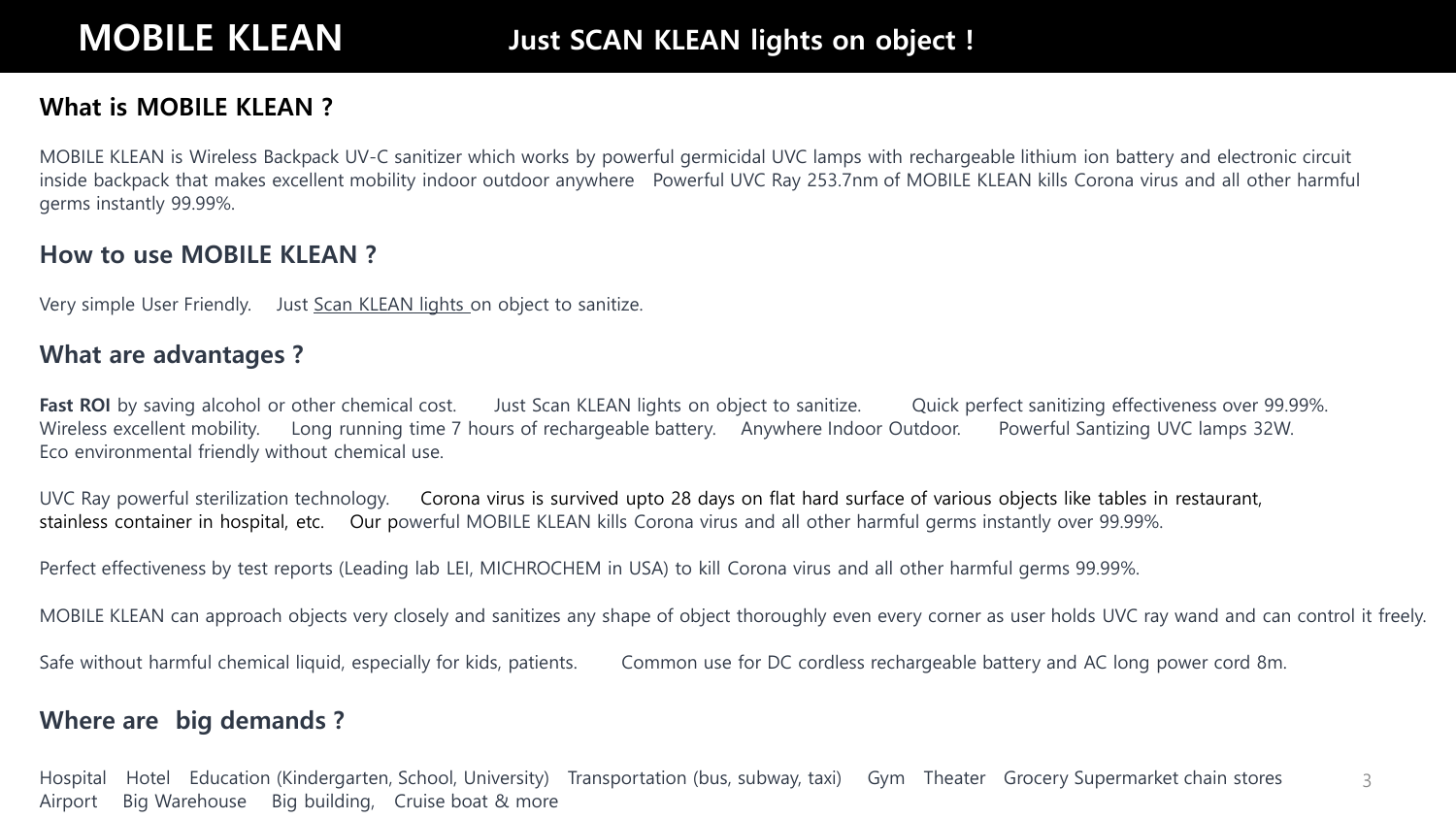## MOBILE KLEAN

## **SPECIFICATION**

|  | <b>Sanitizer</b>               | Sanitization technology    | UV Ray C                                                  |                             |
|--|--------------------------------|----------------------------|-----------------------------------------------------------|-----------------------------|
|  |                                | Sanitization Effectiveness | Kill all harmful germs including Corona virus over 99.99% |                             |
|  |                                | Wave length                | 253.7nm                                                   |                             |
|  |                                | UV Ray output              | 30 <sub>mj</sub>                                          |                             |
|  |                                | Sanitizing time            | Instantly (Scanning)                                      |                             |
|  |                                | Power consumption          | 32W                                                       |                             |
|  |                                | Life span of UV lamp       | 10,000 hours                                              |                             |
|  |                                | <b>AC Power Cord</b>       | 8 meters                                                  |                             |
|  |                                |                            |                                                           |                             |
|  |                                | Customized Backpack        | Material                                                  | PC (Durable Poly Carbonate) |
|  |                                |                            | Dimension                                                 | W 380 x D 490 x H 150mm     |
|  | Rechargeable<br><b>Battery</b> | Material                   | Lithium Ion                                               |                             |
|  |                                | Voltage / Amp              | 36V / 10A                                                 |                             |
|  |                                | Running time               | 7 hours                                                   |                             |
|  |                                | Recharge time              | 3 hours                                                   |                             |
|  |                                |                            |                                                           |                             |